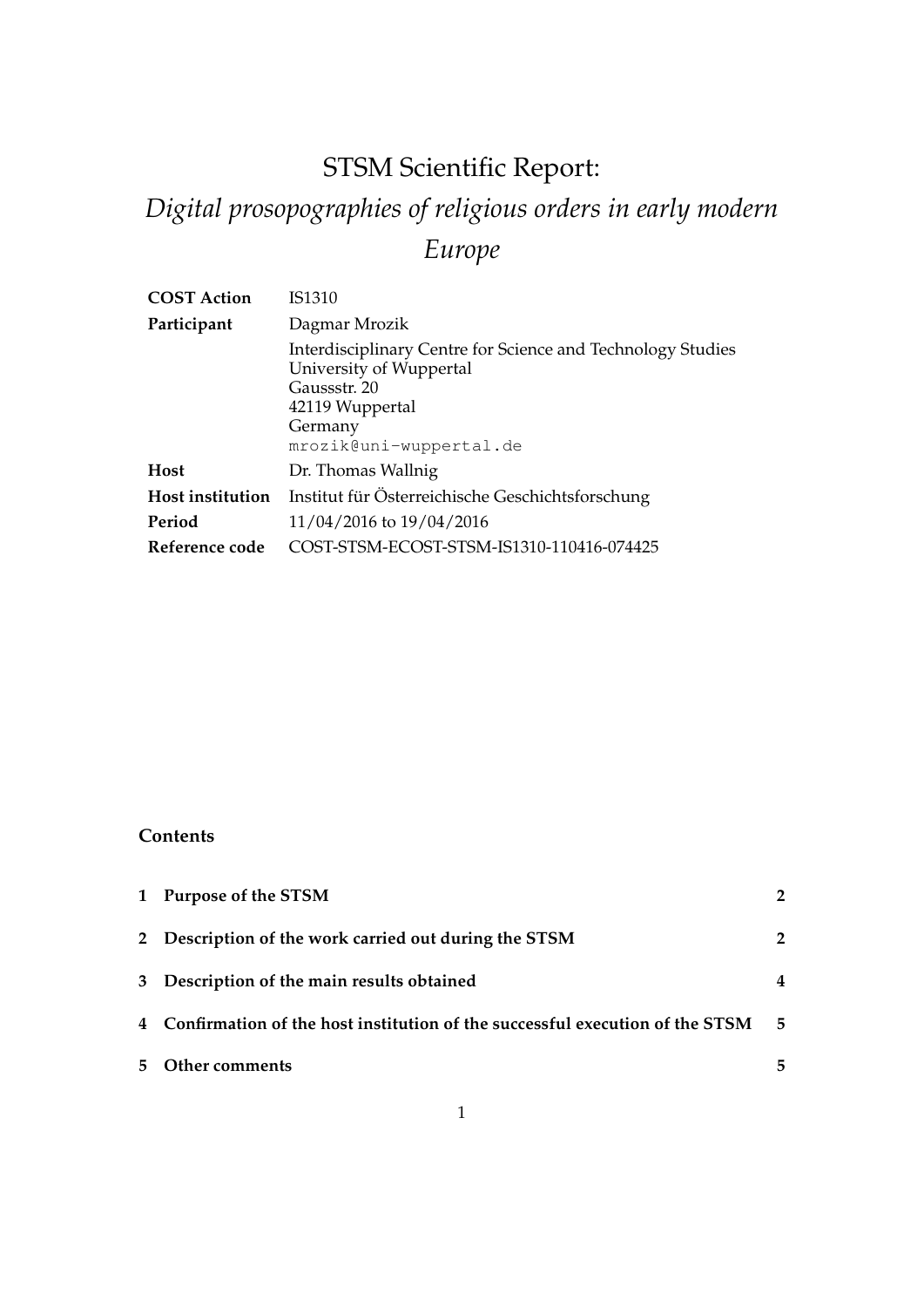#### **1 Purpose of the STSM**

The main goal of the STSM was to compare and discuss methods concerned with prosopographical research on religious orders in the early modern period, namely the Benedictines (Thomas Wallnig's topic, the ProDomo project) and the Society of Jesus (my topic). In my PhD project, the so called Jesuit Science Network (or JSN for short), I study Jesuit activity in the early modern sciences by compiling a biographical database of the involved actors and implementing it in a project website, with the aim to allow other researchers access to the collected data. Due to the similarities in both content and methodology of our respective projects, Thomas and I particularly strove to find out how a direct collaboration might be possible, ideally even allowing for a future extension of the scope to other religious orders.

Thus, the following issues were to be examined during the STSM, based on a comparison between the ProDomo and JSN projects:

- Technical framework
- Data model
- Historical sources, quality of data
- Website implementation with feasible and/or desired visualizations, evaluations, and analyses
- Practical questions concerning digital preservation and legal issues

#### **2 Description of the work carried out during the STSM**

The work carried out during the STSM has also to be viewed against the backdrop of the workshop "Wissenschaftsgeschichte und Digital Humanities in Forschung und Lehre"<sup>1</sup> in Göttingen from April 7–9 where I participated with a talk on the current state of the JSN. In the course of those two and a half days, a total of 27 talks shed light on various topics surrounding both research and teaching in the digital history of science: digital prosopographies, digital editions, historical network analysis, digital collections, digital media competence, student projects surrounding research projects, etc. The presentations and conversations that I had with speakers directly benefited the STSM; the following two points were the biggest to carry over from Göttingen to Vienna:

<sup>&</sup>lt;sup>1</sup>The title can be translated as "History of science and digital humanities in research and teaching".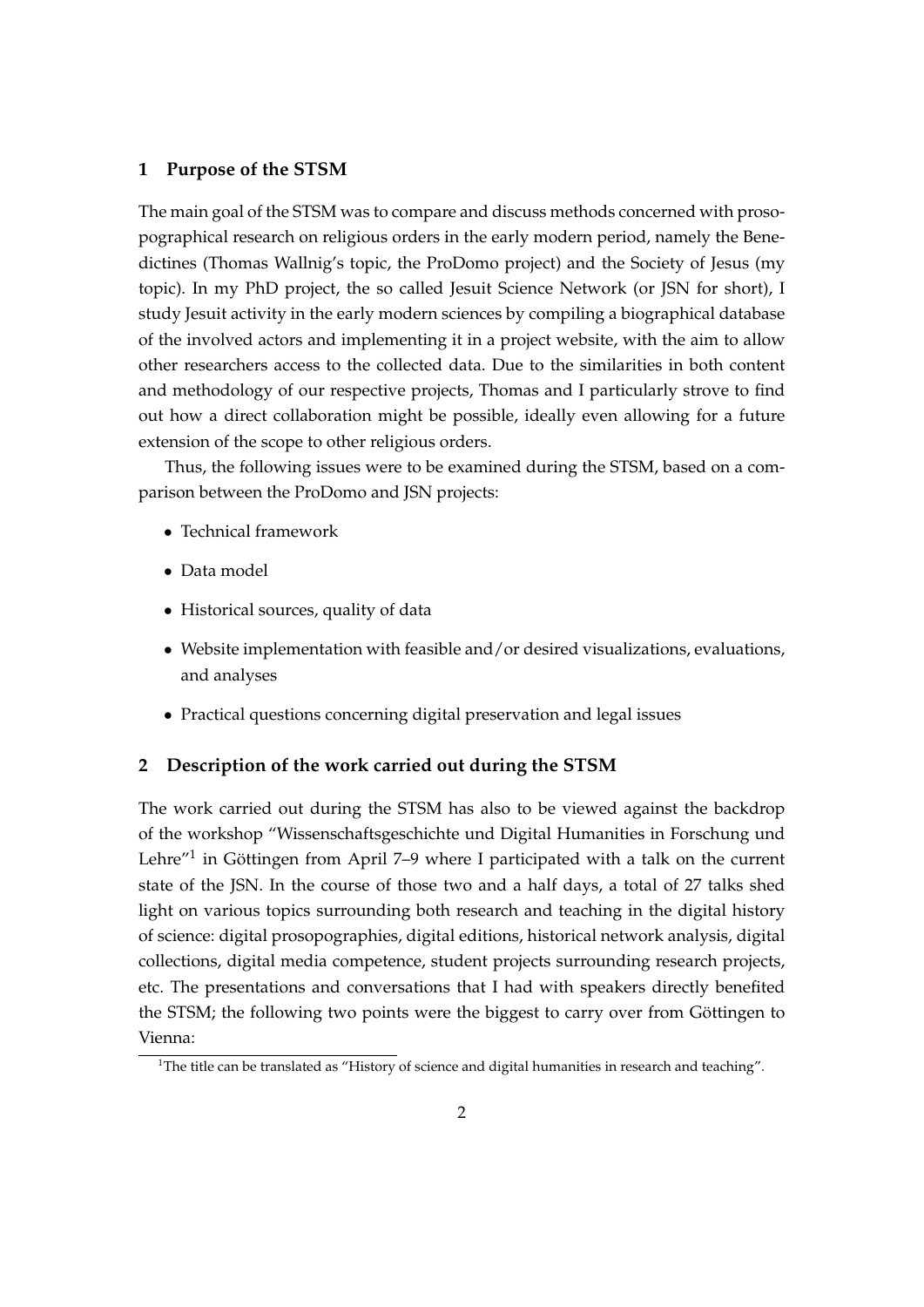- 1. The Person Data Repository Project (PDR for short) at the Berlin-Brandenburg Academy of Sciences and Humanities was one of the main matters of debate. The PDR provides the technical framework and data model for the JSN and I have been very happy to work with it; however, the project development has been stopped at the Academy and only minimal maintenance is currently being done. As there are also other research projects using the PDR (two examples are the Mu- $\text{sici}^2$  and MusMig<sup>3</sup> databases) and even others interested in starting to use it, this has caused some commotion in the community. A possible future collaboration between Thomas and I could very well have been based on the PDR, as well.
- 2. From a presentation on the Germania Sacra Online $^4$ , I learned about a way to automatically aggregate links to a number of specific information providers (including, but not limited to norm files like GND or VIAF and library catalogs); in addition, I also learned about an API to query the Germania Sacra Online itself. Both features are highly relevant to the JSN, ProDomo, and possible future cooperations.

Aside from that, the workshop gave ample opportunity to learn about smaller, yet equally important issues of digital work and workflow.

With these impressions still fresh on my mind, I started the STSM. On the first day, Monday, 11 April, Thomas' coworkers Manuela Mayer and Irene Rabl kindly gave me detailed introductions into ProDomo as well as their involvement with the digital edition of the letters of the brothers  $Pez^5$ . Thomas additionally provided me with some literature that might be of interest for the JSN and my PhD thesis and so I spent the next day studying this literature and taking notes. On Wednesday, 13 April, most of the day was taken up by a ProDomo meeting and subsequent discussions on data models, the suitability of various database forms (Resource Description Framework, relational database, graph database, PDR) including the viability of specific visualizations based on the respective technical frameworks, as well as authority files. Particularly the choice of the database/framework is a difficult one and needs further discussion about the intended and desired aims and functionalities of ProDomo, especially with an eye toward to a possible cooperation with the JSN.

On Thursday, 14 April, I took the opportunity and attended day two of the conference "Entangled Worlds. Network analysis and complexity theory in historical and

<sup>2</sup>http://www.musici.eu

 $3$ http://www.musmig.eu

<sup>4</sup>http://www.germania-sacra.de

 $5$ http://www.univie.ac.at/monastische\_aufklaerung/de/die-edition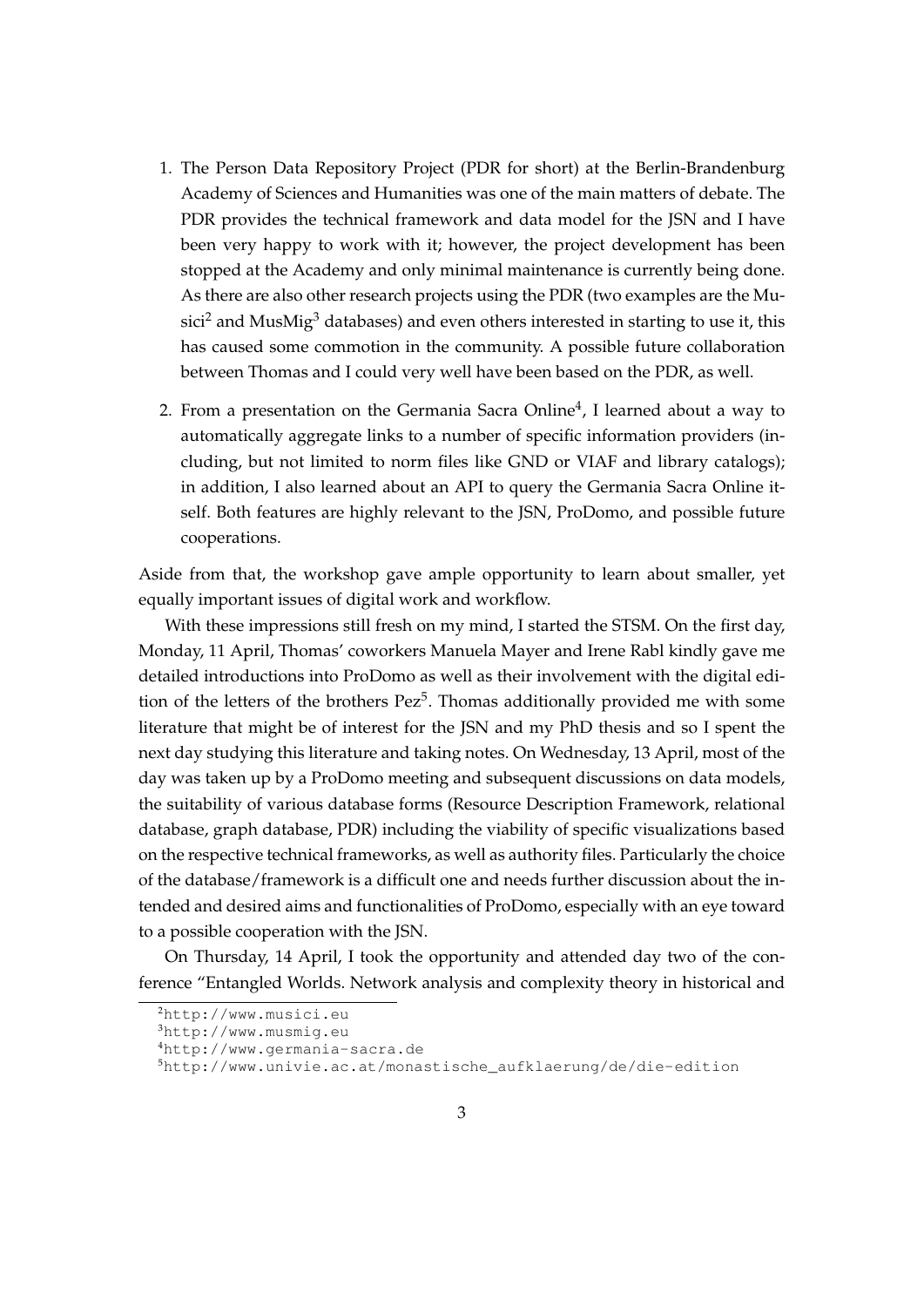archaeological research"<sup>6</sup> at the Institut für Mittelalterforschung of the Österreichische Akademie der Wissenschaften. With its focus on the application of network analysis on historical topics, the meeting was of immediate interest for the STSM. The presentations given discussed historical backgrounds, the formation of historically valid research questions, data models, network theory, applications to use for visualization, and analyses of the networks constructed. The talk by Andreas Kuczera on "Graphdatenbanken – neue Perspektiven für die semantische Erschließung" especially gave some insight on graph databases that can, should, and will be followed up on for the JSN, ProDomo, and any future cooperation.

With the exception of a meeting dealing with the nascent XML model for the earlier mentioned Pez letter edition at the Austrian Centre for Digital Humanities on Friday, 15 April, the rest of the time was spent with deliberations on what exactly such a future cooperation might look like.

#### **3 Description of the main results obtained**

The general goal, a digital prosopography of members of religious orders in early modern Europe, is already part of the title of the STSM and this report. The STSM was hence used in order to tentatively sketch the way in which this goal can be achieved, and of what my involvement could consist in particular.

- As a first step, we agreed to study two aspects of Benedictine and Jesuit scholars and visualize them: the relation between the numbers of those, who only published scientific works, but never taught them, and those, who were also involved in teaching; and a mapping of the ways between the place of birth and the place of entry in the order. Thus drawing first comparisons based on our respective research data, we can provide examples of the utility of a common database and, at the same time, study historical questions only made possible to answer by the development of digital humanities.
- As I am working with the PDR and ProDomo's first steps were also taken with the PDR, we will compare the classifications of the two projects, i.e. the internal structures each of us developed using the Berlin framework. First cursory looks over the files already revealed many overlaps.
- Further concerning the PDR, its recent and unexpected end gives rise to discussions on how to assure long-term preservation of any digital data in all projects

<sup>6</sup>http://www.dasanderemittelalter.net/conference-entangled-worlds